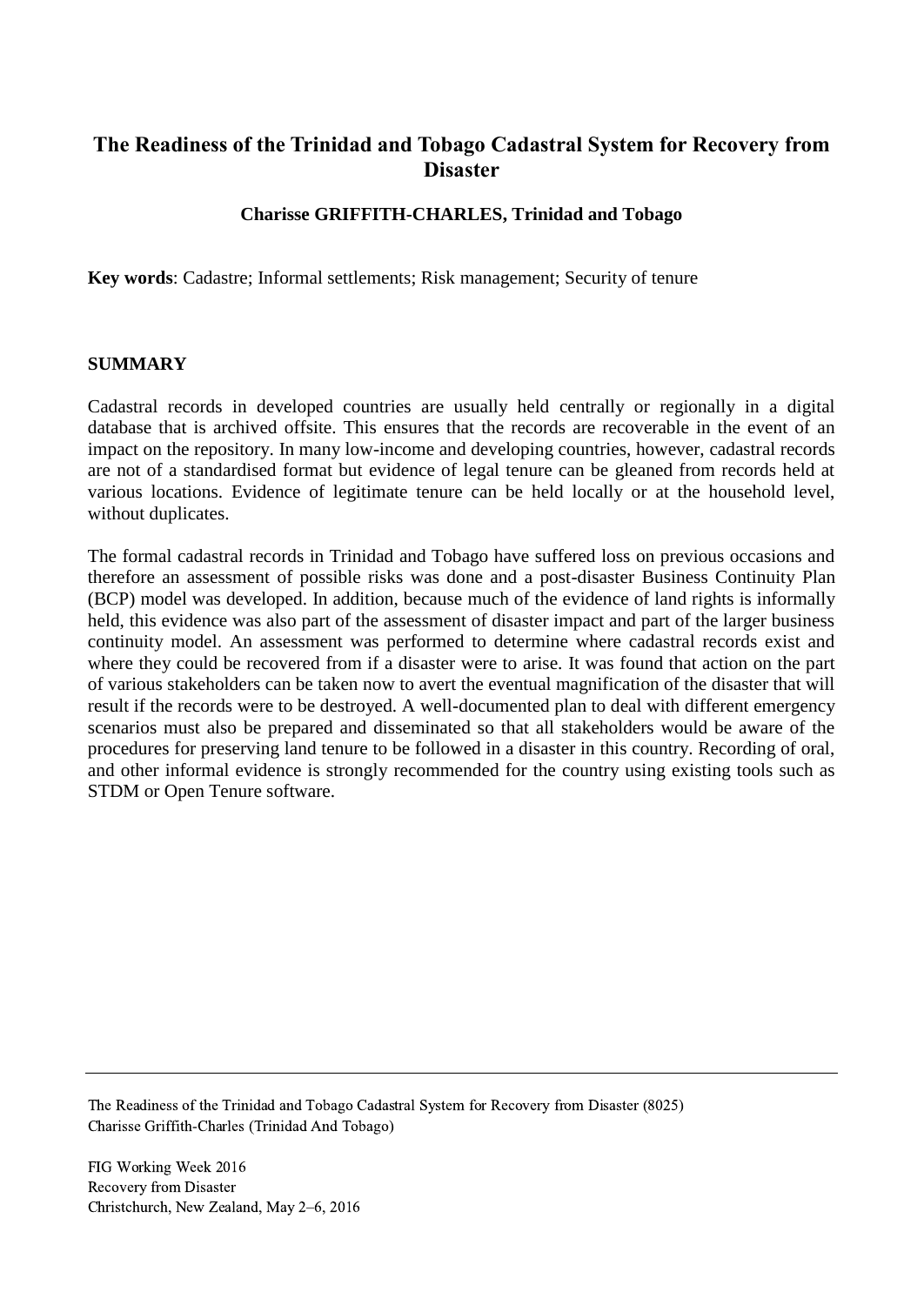# **The Readiness of the Trinidad and Tobago Cadastral System for Recovery from Disaster**

## **Charisse GRIFFITH-CHARLES, Trinidad and Tobago**

## **1. INTRODUCTION**

The cadastral system plays a key role in recovery from disaster. During the emergency response period, cadastral records can assist in providing information on the location of individuals to emergency personnel. In the recovery phase, records can be used to begin to re-establish boundaries and prevent conflict. They can also be used to site camps and emergency shelter where they will not impact on land rights. In the reconstruction phase, records can be used to plan new and improved spatial positioning while taking existing rights into consideration. To be able to perform these functions, the cadastral system should be current, complete and comprehensive as well as backedup, archived and safely housed. Both the records themselves and the potential for replacement of boundaries on the ground that the records protect are therefore vulnerable to disaster.

However, particularly in developing countries, if formal records do not comprehensively reflect all the existing tenure, then evidence of informal land rights should also be preserved as loss of this evidence in the event of a disaster can result in land-grabbing, conflict, and discrimination. Oral and documentary evidence held at individual, household, and community level can support land rights and therefore needs to be recorded, documented, and archived so that they can be located in the case of disaster. Business Continuity Plans (BCP) can ensure that a cadastral system is prepared to support and re-establish formal and informal rights in the event of a disruption in the system. Most BCPs, however, relate to a physical business enterprise only. For developing countries, the provision of cadastral services should incorporate the communities and individuals who hold and maintain information on land rights.

An assessment is necessary to determine what are the potential risks to the integrity of the cadastral records, both formal and informal, wherever they occur, and what are the actions that may be performed to minimise the risks now and to recover from the impact of disaster should it occur. The Trinidad and Tobago cadastral system presents vulnerabilities to several risks so a comprehensive assessment is required to determine what is the range of risk and, what are the actions required to mitigate those risks and who can be charged with the responsibility of performing those actions. This analysis uses a BCP process to investigate these issues and proposes solutions for mitigating the risks to the cadastral records so that recovery can occur in the event of impacts to the cadastral system.

#### **2. BACKGROUND**

Security of land tenure allows land occupants to experience well-being in a society and also supports their livelihood activities. When disaster strikes, land occupants should be able to resume

The Readiness of the Trinidad and Tobago Cadastral System for Recovery from Disaster (8025) Charisse Griffith-Charles (Trinidad And Tobago)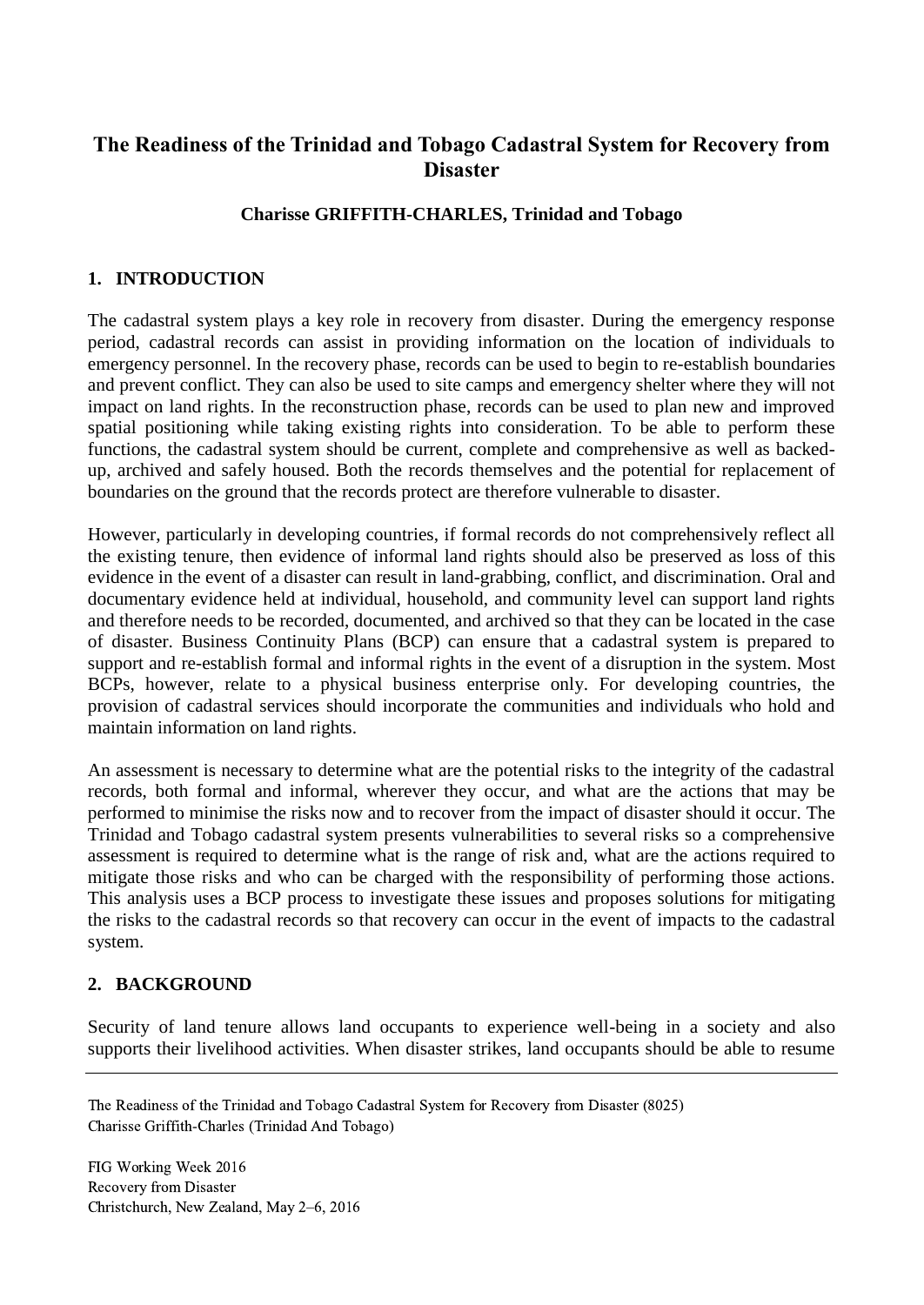that security of tenure as early as possible so that they can resume livelihood activities. This provides for the society's recovery and is a factor in its resilience (FAO 2011; Barnes and Riverstone 2008). In instances where the security of tenure is expressed in a formal document, the land occupant has the additional ability to access credit to fund their own disaster mitigation actions on the land and, after disaster has passed and financial systems have resumed, can again use credit access to fund their own recovery and reconstruction (FAO 2011, Griffith-Charles et al. 2015). The resumption of the security of tenure after the disaster, whether in perception or in a formal document is predicated on the continued existence of evidence of land tenure rights after the disaster. This requires a cadastral system within which; the records can withstand the impact of the disaster, can be reinstated from exact copies of the original, or are recoverable from other comparable evidence.

Land occupants without formal documents held in a state repository use their occupation and the acknowledgement of the community to provide them with security of tenure against counterclaimants to their land. In the event of a disaster where evidence of their occupation is destroyed, and perhaps their immediate neighbours injured or killed, they are reluctant to leave the site and therefore remain in danger. Aid agencies and emergency crews are unsure as to whose land they can use to site camps and shelters without documents indicating rights. When reconstruction begins, there is an opportunity to restructure and relocate infrastructure in an improved way but this cannot happen without knowledge of whose land rights, formal or informal, are being affected. Cadastral records are therefore important before, during, and after disaster.

## **3. BUSINESS CONTINUITY PLANNING**

Business Continuity Planning developed as a way for business enterprises to continue to provide services even the face of unanticipated disruptions (Zsidisin et al. 2005). This planning can take the form of reducing the probability of disruption, using mitigation strategies, or reducing the impact of the disruption on the service activities by providing backup routes to performing services. Disruptions that rarely occur, or are unpredictable, but have high impact can be difficult to manage in planning as mitigation strategies and alternative process planning can be expensive to establish and maintain especially for businesses in low-income and developing countries.

There have been applications of the BCP to geospatial activities, services, and databases. The Geospatial Information Authority of Japan (GSI) developed a Disaster Management Operation Plan that was able to respond to the Great East Japan Earthquake of 2011 by providing emergency services to agencies in need of geospatial information (Nagayama et al 2012). The efforts focused on providing topographic data for assessing physical damage and not on land tenure rights data.

For many developed countries, the institutions responsible for the cadastral system, primarily the cadastral mapping agencies and the legal land registries, follow structured processes to ensure the continuation of the land administration business in the event of disaster. The business of acquiring, maintaining, and disseminating land information conforms to formal models and include business continuity plans (BCPs). The land information is usually contained in orderly digital databases and

The Readiness of the Trinidad and Tobago Cadastral System for Recovery from Disaster (8025) Charisse Griffith-Charles (Trinidad And Tobago)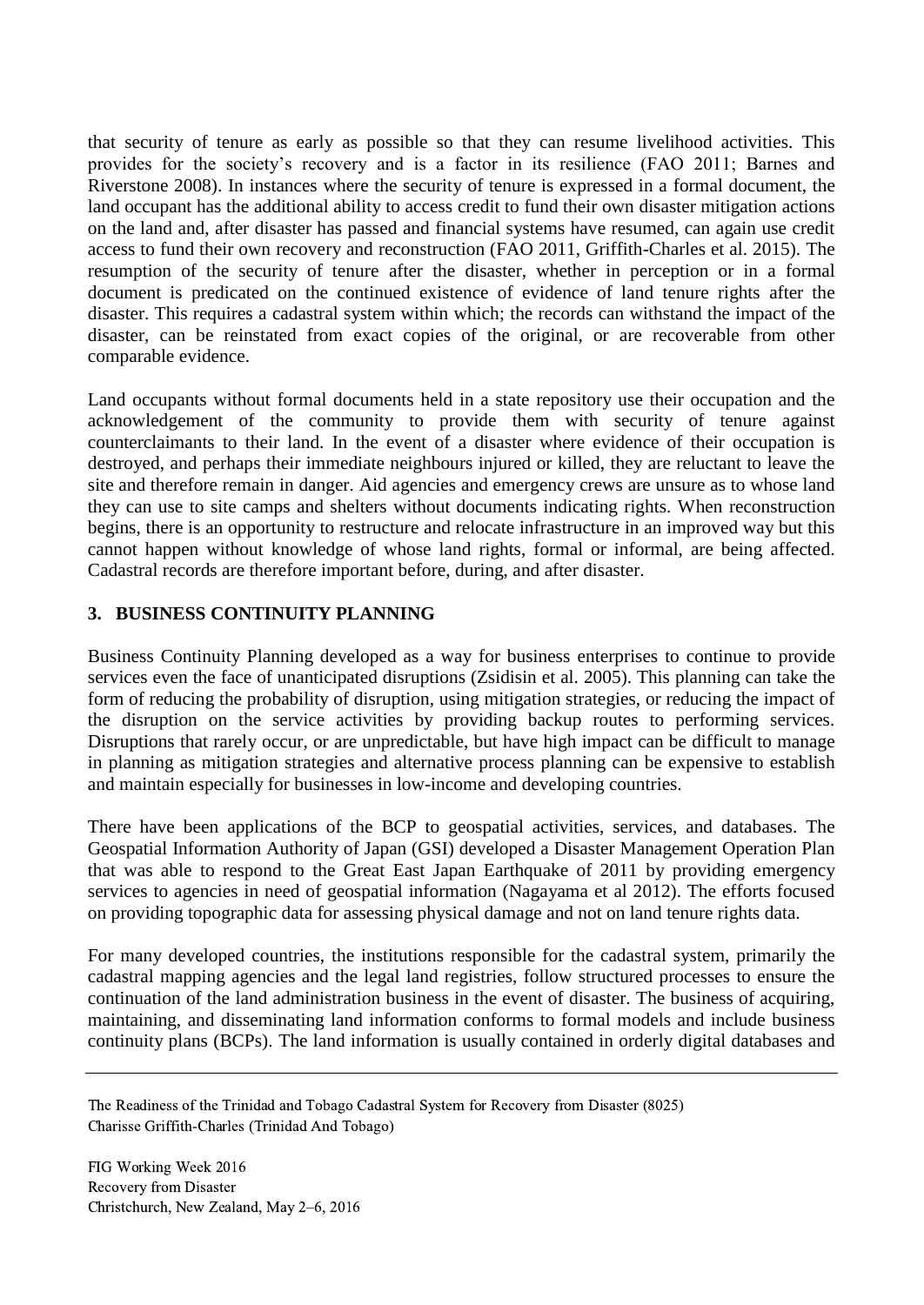consist of comprehensive and complete data on all land parcels in the jurisdiction. This does not mean, however, that digital records are more secure against disaster than analogue records. In fact, Cerullo and Cerullo (2014) indicate that dependence on information technology increases risks to data not only from hardware and software failing, and obsolescence of data formats, but also targeted cyber-attacks. Koch (2004) posits that BCPs should ideally focus on the processes instead of the technology. However, processes are now linked inextricably with technology so alternatives to the processes should be determined to allow for loss of technology in disaster. IT can be addressed only as it is used to support the fundamental processes. A BCP should identify the critical functions, the different types of minor and major risks to these functions, and the risk mitigation strategies for each of the individual risks, minor and major.

Comparisons of developed and developing countries' approaches to business continuity in cadastral and tenure systems in the face of disaster impacts can be examined as in Table 1. Here, the experiences surrounding the cadastral records and land tenure before and after Hurricane Katrina in New Orleans and the tsunami in Aceh as gleaned from Haroen et al (2005) and Reale and Handmer (2011) are compared.

| Pre-disaster                          |                                                |  |  |  |
|---------------------------------------|------------------------------------------------|--|--|--|
| Aceh (Tsunami 2004)                   | New Orleans (Hurricane 2005)                   |  |  |  |
| No back-up or archived cadastral data | Backed-up and archived cadastral data off-site |  |  |  |
| Largely informal tenure               | Completely formal tenure                       |  |  |  |
| 5-10% parcels registered              | 100% parcels registered                        |  |  |  |
| Post-disaster                         |                                                |  |  |  |
| 300,000 land parcels affected         | Available online database on parcel flood      |  |  |  |
|                                       | status                                         |  |  |  |
| 90,000 certificates of title damaged  | Back-up data recovered                         |  |  |  |

Table 1. Comparison of Aceh's and New Orleans experience with cadastral systems in disaster

Source: Haroen et al. (2005) and Reale and Handmer (2011)

Prior to the Hurricane in New Orleans, the cadastral system contained 100 % of the formal tenure information which was archived offsite in another state. Aceh on the other hand only had 5-10% of its parcels under formal registration. The comparison given here indicates that the developed system of New Orleans supported earlier recovery of the land administration which in turn provided support for return to development. In Aceh's case, much effort, cost, and time were expended subsequent to the disaster for recovery. The citizens of both communities experienced increases in vulnerability as a result of the disaster and the loss of livelihoods (Reale and Handmer 2011). However, available and recoverable cadastral records in New Orleans after Hurricane Katrina allowed the community to feel more secure about their tenure and provided for a greater sense of well-being. In the reconstruction phase of the recovery from the disaster, Aceh recognised the need for incorporating alternative sources of data. The Government looked to recovering cadastral data from NGOs, remaining documents in state offices, and verbal evidence from communities.

The Readiness of the Trinidad and Tobago Cadastral System for Recovery from Disaster (8025) Charisse Griffith-Charles (Trinidad And Tobago)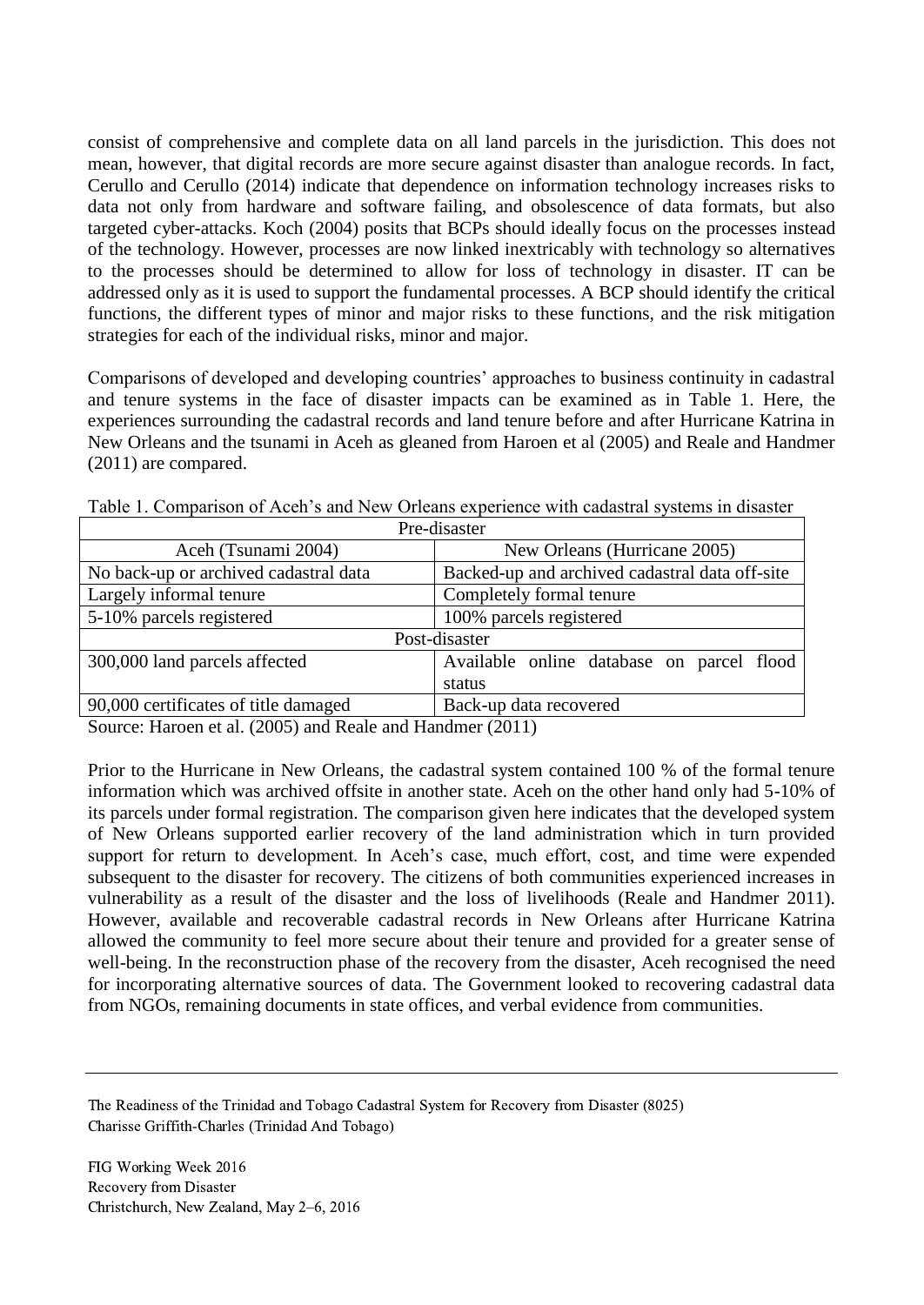The experience of Aceh underscores the need to apply BCPs holistically over all sources of formal and informal land tenure and land rights information, wherever it is held, prior to the disruption. Communities, and individuals must be thought of as being part of the cadastral system in the assessment phase of developing the BCP. This reduces the cost, effort and responsibility of the state and makes the process more feasible for developing countries.

# **4. METHODOLOGY**

BCP systems for business enterprises are stated to be comprised of standard elements such as risk identification, risk assessment, risk ranking and risk management (Gilbert and Gips 2000; Chapman et al. 2002). A more detailed breakdown of these elements into activities can be listed as (Morton 2002; Zsidisin et al. 2005):

- Provide management guidelines
- Identify serious risks
- Prioritise the operations to be maintained and the procedure to maintain them
- Create and assign staff to disaster teams
- Take a complete inventory of data
- Know where to get help
- Document the plan
- Review the plan with employees
- Maintain and revise the plan periodically

The approach for this study was to apply the BCP process for business enterprises to the particular institution of the cadastral system, specifically in Trinidad and Tobago, where the formal data are incomplete and the informal data are dispersed or undocumented. The BCP assessment of the cadastral records in the cadastral system of Trinidad and Tobago included a determination of the nature of the existing tenure records and where they were held. The primary objectives of the BCP assessment as applied to the cadastral system were:

- 1. To plan how to reduce cadastral data damage or loss in the event of a disruption
- 2. To plan how to ensure the continuance of critical functions of cadastral data after a hazard event or disaster or other disruption, that is, provision of land rights information and provision of boundary information
- 3. To identify key BCP personnel and alternate locations and modes of operation
- 4. To facilitate decision making for the execution of this plan in the event of disaster or hazard event or disruption.
- 5. To provide alternative courses of action which will minimize the effects of a threat on data
- 6. To achieve minimum response times and proper recovery during a hazard event or disaster or disruption.

Interviews with key section personnel at the cadastral mapping institution: the Lands and Surveys Division, the land registry, the utility companies for water, electricity, and telephone, and the planning department were conducted and examinations of records on stored information were performed. Open interviews were therefore held with the draughting office, the vault records section, the IT sections, and the deed and title records sections. An examination of the potential

The Readiness of the Trinidad and Tobago Cadastral System for Recovery from Disaster (8025) Charisse Griffith-Charles (Trinidad And Tobago)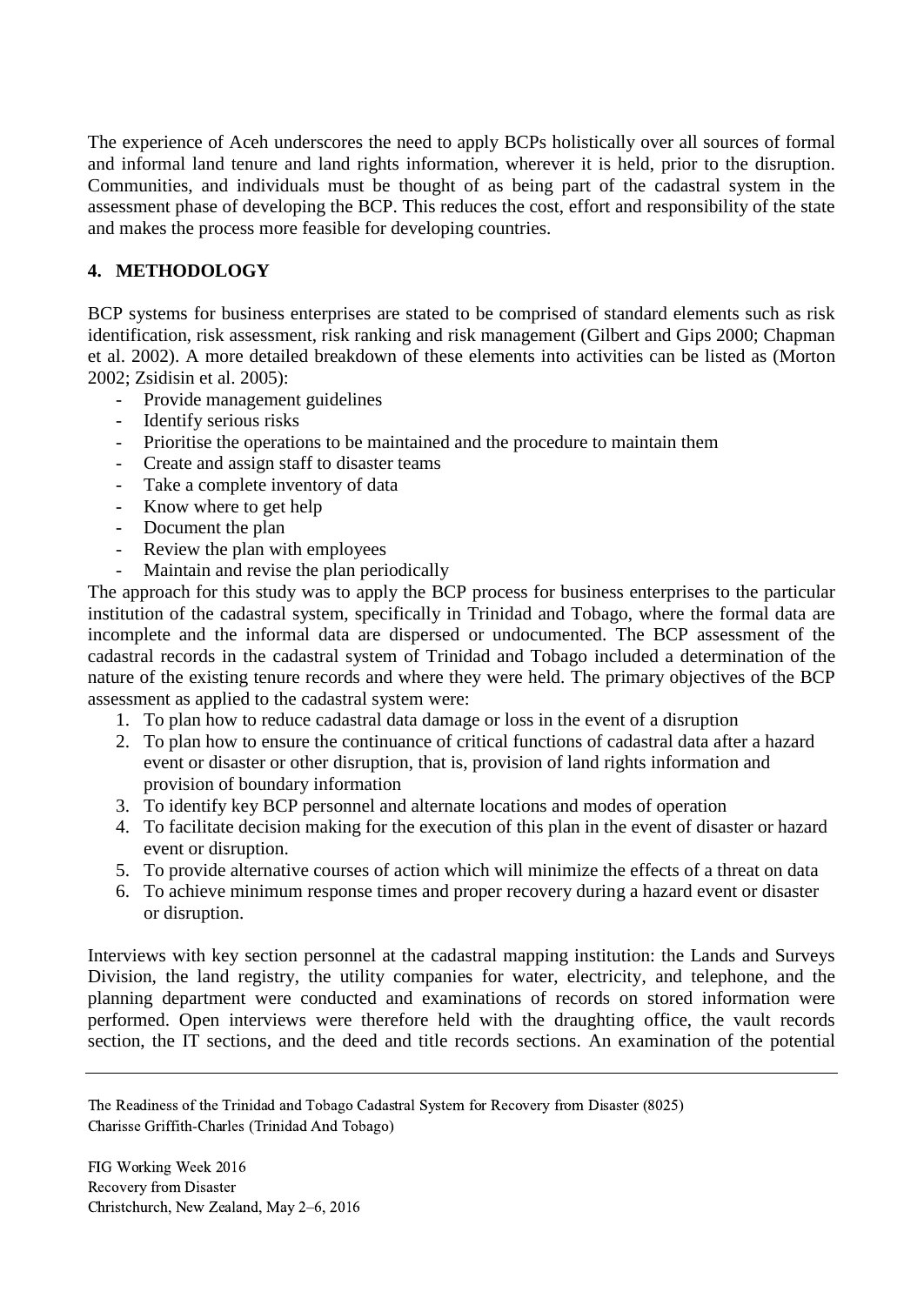risks to the records was then undertaken to determine what the effects could be, what the appropriate actions should be and who should undertake the actions. The assessment also included examination of the location of informal tenure information since this affects a large section of the population. The questions posed in the interviews were:

- What type of cadastral data is stored, analogue or digital?
- Are data archived internally to the institution or externally?
- Is data backed up, how and where?
- Have any disruptions ever occurred that posed a threat to the data?
- What impact did previous disruptions cause?
- Post disruption, were any assessments or mitigation strategies put in place?
- Is there any plan in place currently?
- Has this plan had to be executed?
- Have any entities purchased data or have data been shared with any entity?

The interview responses were then used to develop the BCP. Since these BCPs can be copious documents, focus here is on documenting the findings of two aspects of the activities listed in the BCP. These activities were: 'take a complete inventory of the data', and 'identify serious risks'.

## **5. INVENTORY OF CADASTRAL DATA**

The graphic component of the cadastre in Trinidad and Tobago is comprised of an index that relates the relative positions of the parcels to the filed survey plans. The index has been digitised but the link to all of the survey plans does not always exist. In fact there are several thousand plans that are held at the institution but are not indicated on the index and can only be located by diligent searches through the files. Figure 1 shows the analogue index and an excerpt from the digital vectorised index.



The Readiness of the Trinidad and Tobago Cadastral System for Recovery from Disaster (8025) Charisse Griffith-Charles (Trinidad And Tobago)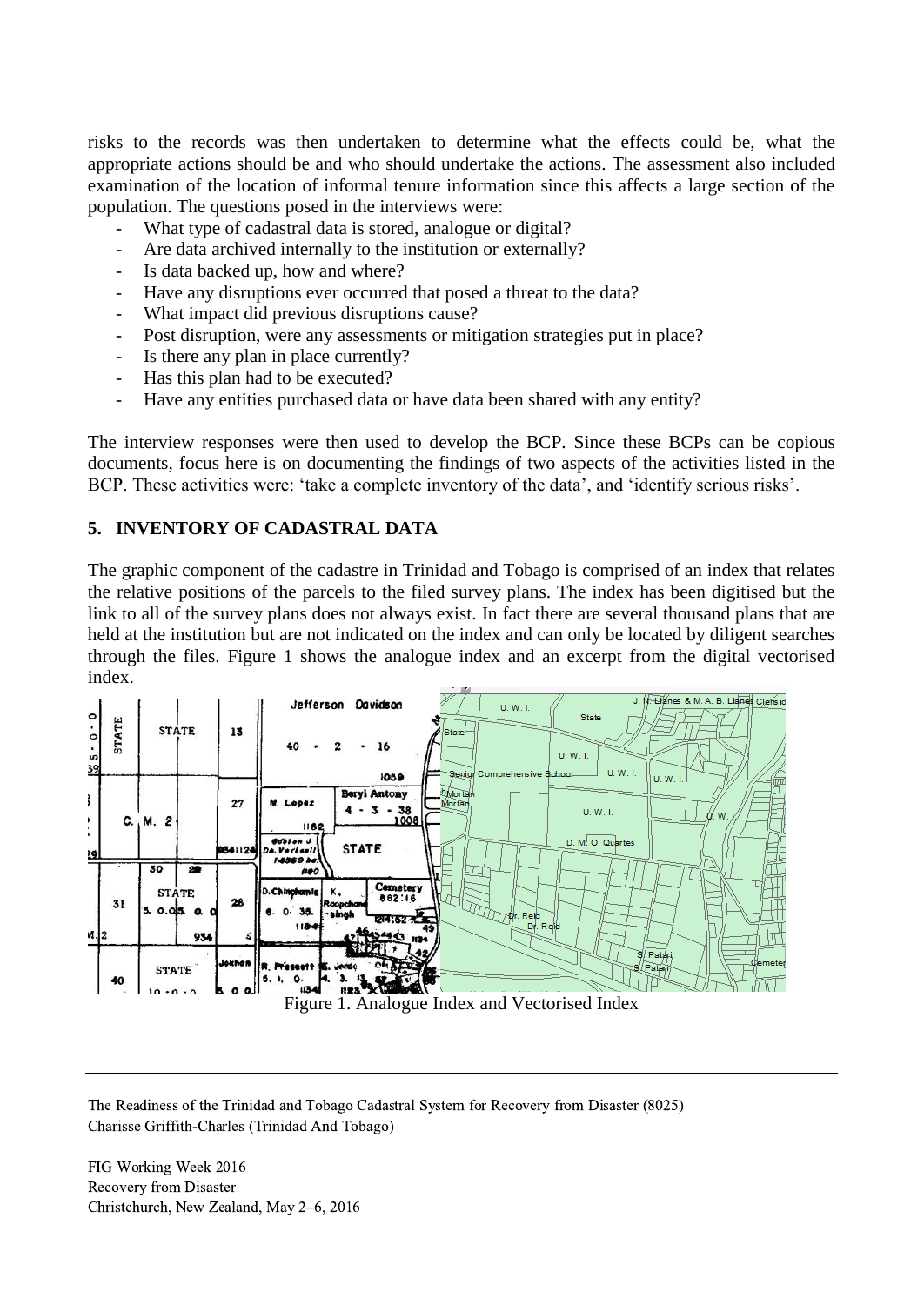The cadastral plans are not individually coordinated so in the event of a disaster that removes much of the physical features, even if some plans are available it would be difficult to reinstate the boundaries on the ground. Figure 2 shows examples of these uncoordinated cadastral plans. The parcel locations are therefore placed in relative position on the index. The cadastral index and the filed cadastral plans do not contain all evidence of rights as many parcels are not surveyed or no formal title is held for the parcels. Some parcels, even though not surveyed may be described verbally in a deed. Deeds and titles are stored at the Registrar General's Office but again these records do not provide evidence of tenure on all parcels in the country (Griffith-Charles and Opadeyi 2009; Griffith-Charles 2004).



Figure 2. Examples of uncoordinated cadastral plans

The Land Settlement Agency houses information on the approximately 250,000 squatters on state land in the country and evidence of their occupation. There is no equivalent database that contains information on persons illegally or otherwise informally occupying private lands. A great deal of information can be held within the knowledge of communities and at household level. Communities

The Readiness of the Trinidad and Tobago Cadastral System for Recovery from Disaster (8025) Charisse Griffith-Charles (Trinidad And Tobago)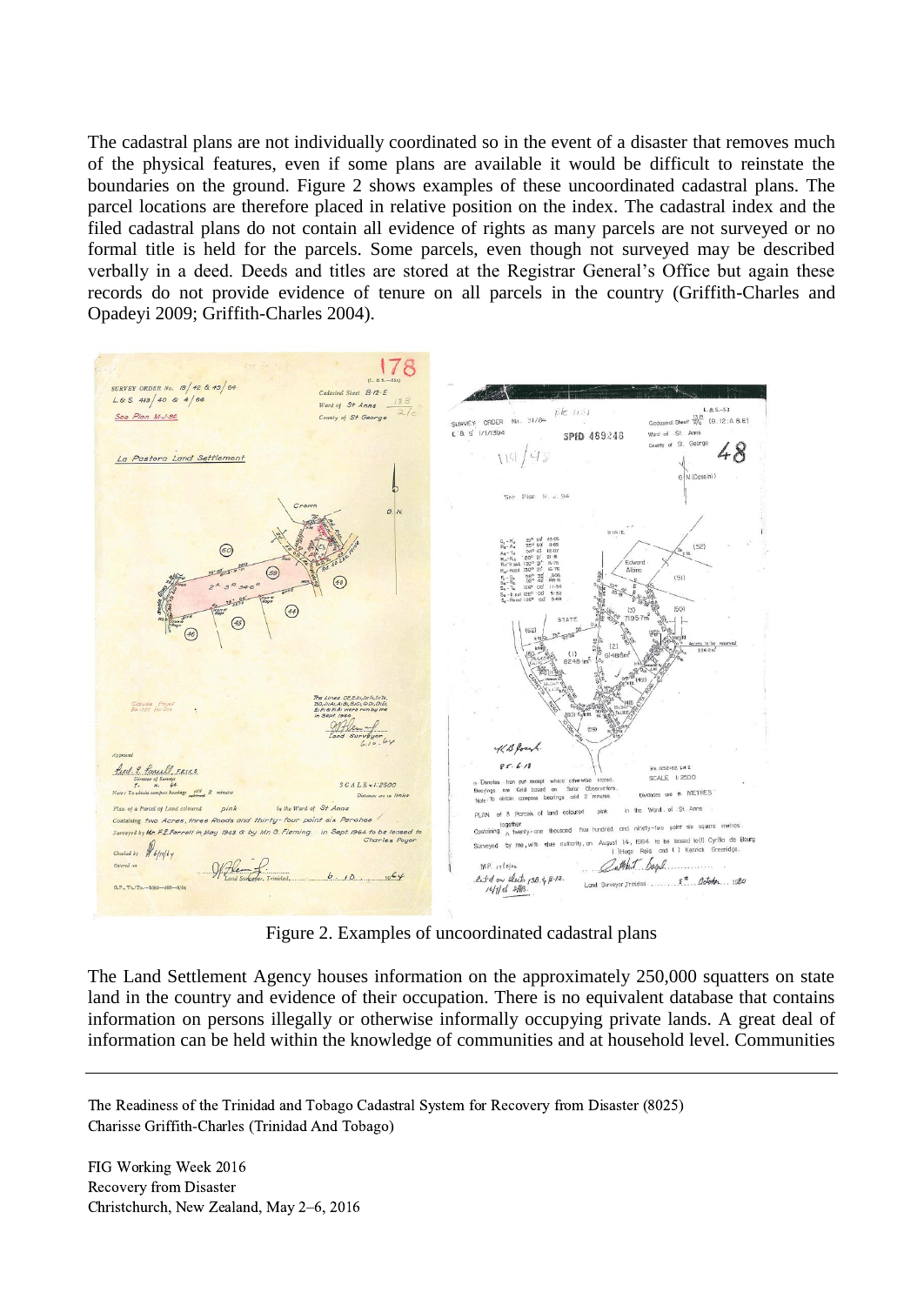may be aware of the location of neighbours and the duration of their occupation. This data is usually unrecorded.

From the assessment the list of available formal records include:

- survey plans, cadastral indexes - both in analogue and digital form, each containing incomplete information. The digital archives are held at the same institution.

- legal records of deeds and titles some of which are held in paper documents and some that have been digitised. The digital archives are held at a separate institution within the same city.

- land tax records in paper form which may provide evidence of informal occupation and use

Informal records that evidence informal land rights include:

- Unregistered deeds held by individuals
- Listing of occupation on state land
- Receipts for purchase of squatted state and private land in the informal market
- Receipts for payment of private land rents

The locations at which these formal records are kept and therefore those that are subject to the BCP are:

- The state central repositories of the Lands and Surveys Division and the Registrar General
- The state decentralised revenue departments

The locations at which records evidencing informal land rights are kept include

- Land Settlement Agency
- Community knowledge
- Household documents
- Individual knowledge

## **6. IDENTIFYING SERIOUS RISKS TO INFORMATION**

Risks to the cadastral and other tenure related information are many and such risks may be localised at the building, street, or community level such as fire, flood and small scale conflicts. At the national level, risks are more widespread and may take the form of earthquakes, hurricanes and tsunamis. Table 2 collates the possible risks that can affect the various locations housing cadastral and tenure information in Trinidad and Tobago.

While Trinidad and Tobago is considered to be fortunate as it rarely experiences serious natural hazards, the cadastral records have been affected twice indirectly as a result of conflict. In 1903 a riot protesting a hike in a water tax resulted in a fire that destroyed the house of parliament which also contained much of the cadastral records, both the graphical and the legal documents (Laurence 1969). Again, in 1990, a political coup took place in the same house of parliament and resulted in water damage to some of the cadastral plans after water pipes were broken in the assault on the building (Pantin 2007). Any planned response to the formal records will therefore require localised actions based on the hazard event and the impact.

The Readiness of the Trinidad and Tobago Cadastral System for Recovery from Disaster (8025) Charisse Griffith-Charles (Trinidad And Tobago)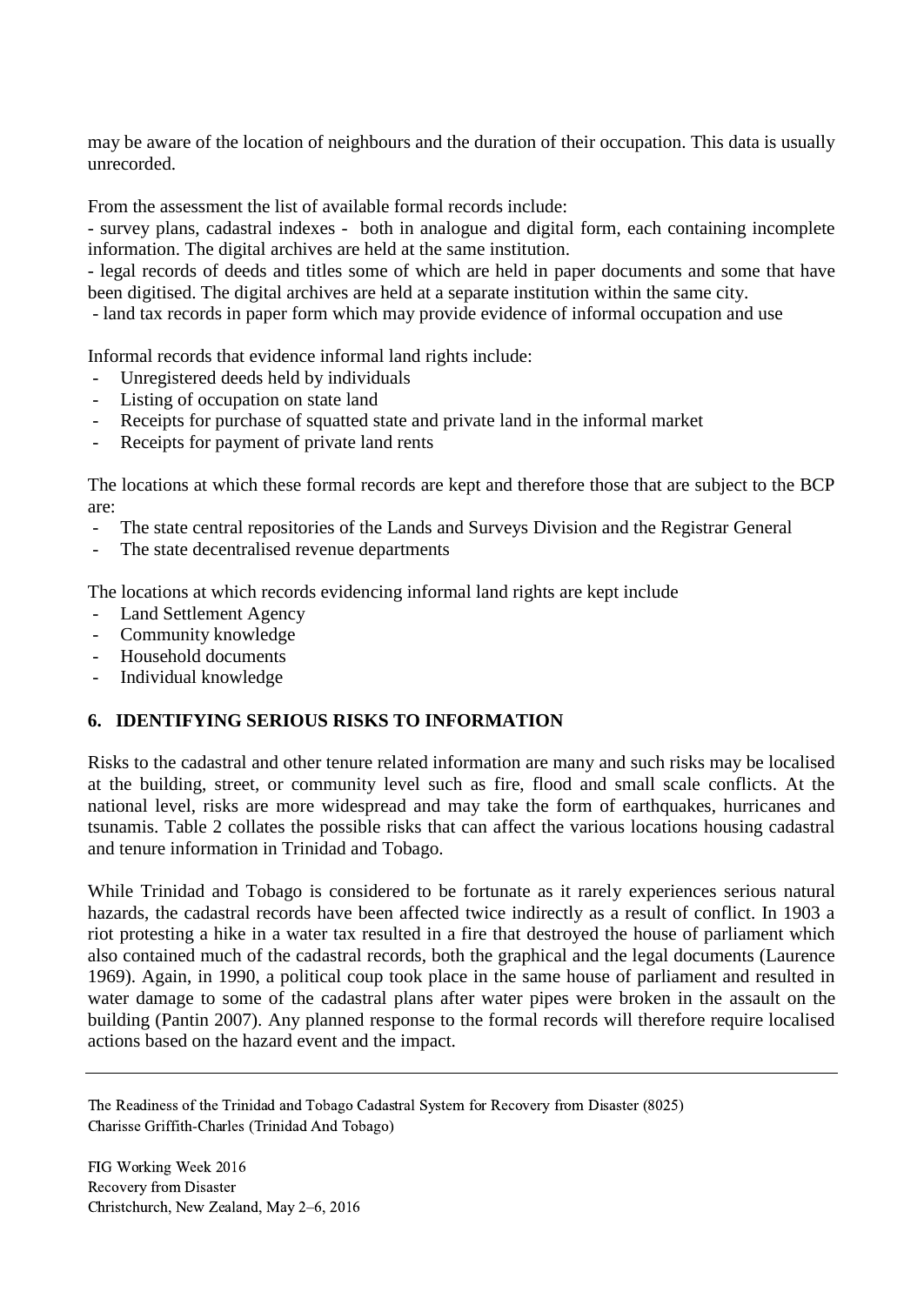As indicated in Table 2, the effects of localised fires, floods and conflicts that impact on the records and on individuals that may have knowledge that is not replicated anywhere would be loss of that knowledge and damage or complete destruction to records. Pre-disaster mitigation responses to this risk would require recording of any knowledge that is not documented, duplication of any information that is singular in nature, and archiving of any duplicated documents and data at a remote location outside of the localised area. Responsibilities can be assigned to specific individuals within the state institutions to manage these mitigation activities, while informal tenure information remains the responsibility of individuals who have such records. Regional initiatives to introduce the use of the STDM software have occurred in St. Vincent in the Grenadines and in Saint Lucia (Griffith-Charles et al. 2013). These initiatives demonstrate that the software can be used within the informal tenure types in the region at low cost.

Similarly, Table 2 indicates the risks that can have national impact on Trinidad and Tobago and on the formal cadastral records and informal tenure evidence. The risks identified include earthquakes, hurricanes and the rare possibility of a tsunami. The effects on the records are the same as for the risks at the localised level but more widespread damage may be anticipated. The mitigation responses are again the same except for national level damage archiving of data should be done to servers external to the country. The responsibilities are also the individual's, the communities', and the state's. In this instance, however, it is recommended that regional level archiving of data as well as international can be done.

| <b>RISK</b>                                                                                                                                                                        | <b>EFFECTS</b>                                                               | <b>RESPONSE</b>                                                                                                                                                                                  | <b>RESPONSIBILITY</b>                                |
|------------------------------------------------------------------------------------------------------------------------------------------------------------------------------------|------------------------------------------------------------------------------|--------------------------------------------------------------------------------------------------------------------------------------------------------------------------------------------------|------------------------------------------------------|
| $LOCAL -$<br>Fire<br>Flood<br>Conflict<br>Computer<br>viruses<br>Cyber<br>attacks<br>Theft<br>$\bullet$<br>Unauthorised<br>changes to<br>records<br>Death of<br>٠<br>rights holder | Loss of<br>$\bullet$<br>knowledge<br>Damage to<br>records<br>Loss of records | Record, Duplicate, and<br>$\bullet$<br>archive, personally<br>held knowledge,<br>Store records, - within<br>$\bullet$<br>building, and/or close<br>by, - (This is a small<br>volume requirement) | Individual<br>$\bullet$<br>Community<br><b>State</b> |
| NATIONAL-<br>Earthquake<br>Hurricane                                                                                                                                               | Loss of<br>knowledge<br>Damage to                                            | Record, Duplicate, and<br>$\bullet$<br>archive, personally<br>held knowledge,                                                                                                                    | Individual<br>Community<br><b>State</b>              |

Table 2. Risks, effects, responses and responsibility assessment

The Readiness of the Trinidad and Tobago Cadastral System for Recovery from Disaster (8025) Charisse Griffith-Charles (Trinidad And Tobago)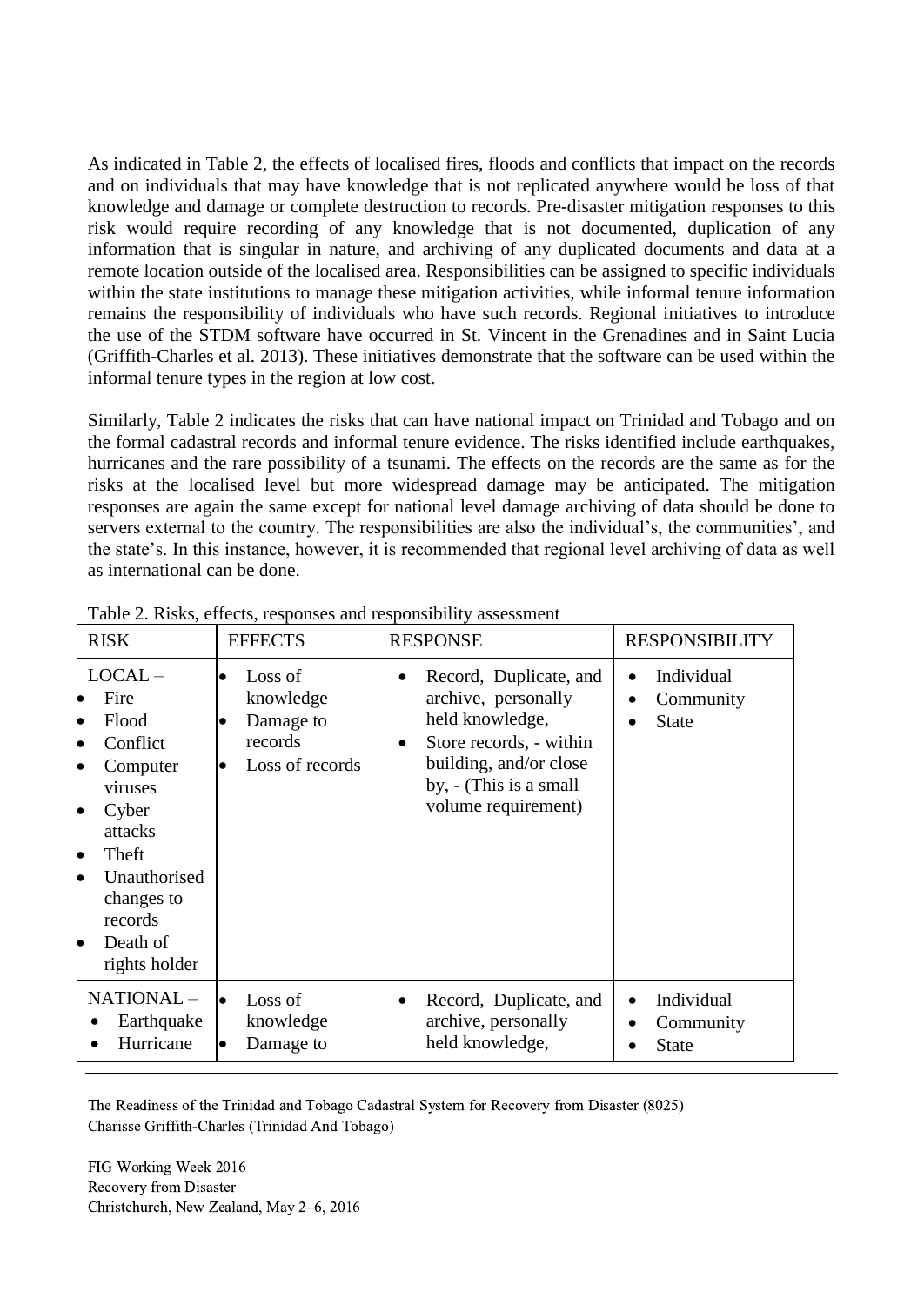| Tsunami<br>Computer<br>viruses<br>Cyber<br>attacks<br>Death of<br>rights<br>holder | records<br>Loss of records | Store records, - off<br>$\bullet$<br>site, out of country $-$<br>(this is a large volume)<br>requirement) | Region<br><b>International</b> |
|------------------------------------------------------------------------------------|----------------------------|-----------------------------------------------------------------------------------------------------------|--------------------------------|
|------------------------------------------------------------------------------------|----------------------------|-----------------------------------------------------------------------------------------------------------|--------------------------------|

# **7. BCP**

The BCP itself can be a detailed and complex document giving specific strategies for digital and analogue recovery, potential locations for recovery activities, assignment of roles and responsibilities, and scenarios for action in each type of disaster. While the BCP can be provided and mandated for state personnel, it is anticipated that communities can be encouraged to set up parallel committees to protect and recover their information. An outline generic process (Oregon State 2008) adapted to the cadastral system can be as follows as an example:

Response Procedure to disaster incident*:*

- 1. The Site Emergency Coordinator (SEC) Incident Commander activates and initiates the emergency operation plan until threat is subdued and situation is under control
- 2. Thorough facility assessment done by Safety Officer and Facilities Manager to render it safe or unsafe.
- 3. If rendered safe, Safety Officer and the Facilities Manager report to the Directors and Executives of the company/facility.
- 4. If rendered unsafe, report is given and arrangements made to evacuate to the predetermined cold site.
- 5. Director and Executives determine if a BCP is necessary.
- 6. If yes, BCP Incident Commander takes charge from the SEC.
- 7. The BCP Incident Commander assembles teams both from the internal departments and other local supporting agencies to the strategic location/facility.
- 8. In a case where the disaster is nationwide, commander may resort to consulting and working collaboratively with regional and international managers as well, who store local cadastral data in their systems.
- 9. Alternate team members are contacted if necessary, for example if a team member is unavailable.
- 10. Assessment is done of the extent of damage to data.
- 11. Recovery of data initiated.

## **8. CONCLUSION**

Situations such as that of the cadastral system of Trinidad and Tobago where much of the tenure information is informal, require a plan that provides for the likelihood of disaster impact. BCPs for the formal sector can be developed based on formal business procedures that exist, which can be modified for cadastral systems. Since the country has had some relatively minor experiences with

The Readiness of the Trinidad and Tobago Cadastral System for Recovery from Disaster (8025) Charisse Griffith-Charles (Trinidad And Tobago)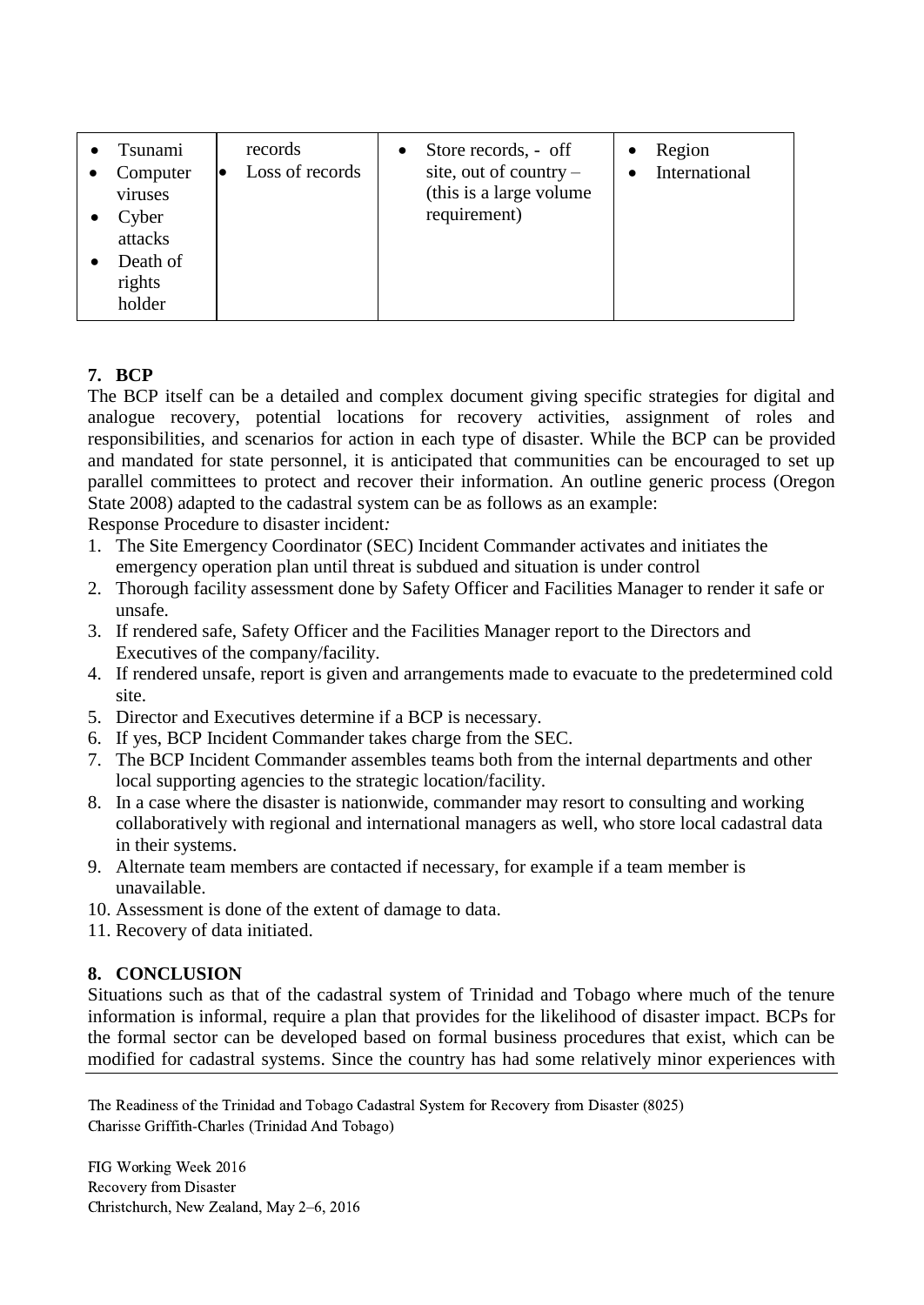disaster that has impacted cadastral data, it should serve as a warning for potential impact of larger proportions. For the informal data, public awareness needs to be engaged so that individuals and communities are encouraged to bear some of the responsibilities, costs and effort of documenting and archiving vital land tenure data that will support their well-being in the event of disaster. The state can monitor and oversee the documenting and archiving of household information on land rights as this is less costly in the short term than a systematic adjudication and titling process or a comprehensive data acquisition process. Mitigation activities should begin now instead of waiting until more detrimental incidents occur. This process can be adopted by many low-income countries who require a cost effective and feasible procedure for documenting the undocumented land tenure rights that exist in their jurisdiction.

### **REFERENCES**

Barnes, G. and J. Riverstone. 2008. Post-disaster Land Issues Case Study: Hurricane Ivan (2004) in Grenada. Final Report.

Barnes, G. and J. Riverstone (2010). "Exploring vulnerability and resilience in land tenure systems after Hurricanes Mitch and Ivan." Proceedings of XXIV International Federation of Geomatics (FIG) Congress, Sydney, Australia.

Cerullo, Virginia and Michael J. Cerullo. 2004. Business Continuity Planning: A Comprehensive Approach. Information Systems Management. Vol. 21:3.

Chapman, P., Christopher, M., Juttner, U., Peck, H. and Wilding, R.. 2002. Identifying and managing supply chain vulnerability. Logistics and Transport Focus, 4(4), 59–64.

FAO. 2011. Manual 3 "Assessing and responding to land tenure issues in disaster risk management". Rome

Gilbert, G.A. and Gips, M.A., 2000, Supply side contingency planning. Security Management, 44(3), 70–73.

Griffith-Charles, C., Spence, B., Bynoe, P., Roberts, D., & Wilson, L. 2015. Land tenure and natural disaster management in the Caribbean. Land Tenure Journal, 0(1). <http://www.fao.org/nr/tenure/land-tenure-journal/index.php/LTJ/article/view/94/122>

Griffith-Charles, Charisse, Sunil Lalloo, and Jamal Browne. 2013. Key Considerations for the Adaptation of the STDM for the OECS Member States. Proceedings of the LADM2013: 5th FIG International Land Administration Domain Model Workshop. 24-25 September 2013 Kuala Lumpur, Malaysia. 391-404.

Griffith-Charles, C. and J. Opadeyi. 2009. Anticipating the Impacts of Land Registration Programmes. Survey Review. Vol. 41:314. 10 pages.

The Readiness of the Trinidad and Tobago Cadastral System for Recovery from Disaster (8025) Charisse Griffith-Charles (Trinidad And Tobago)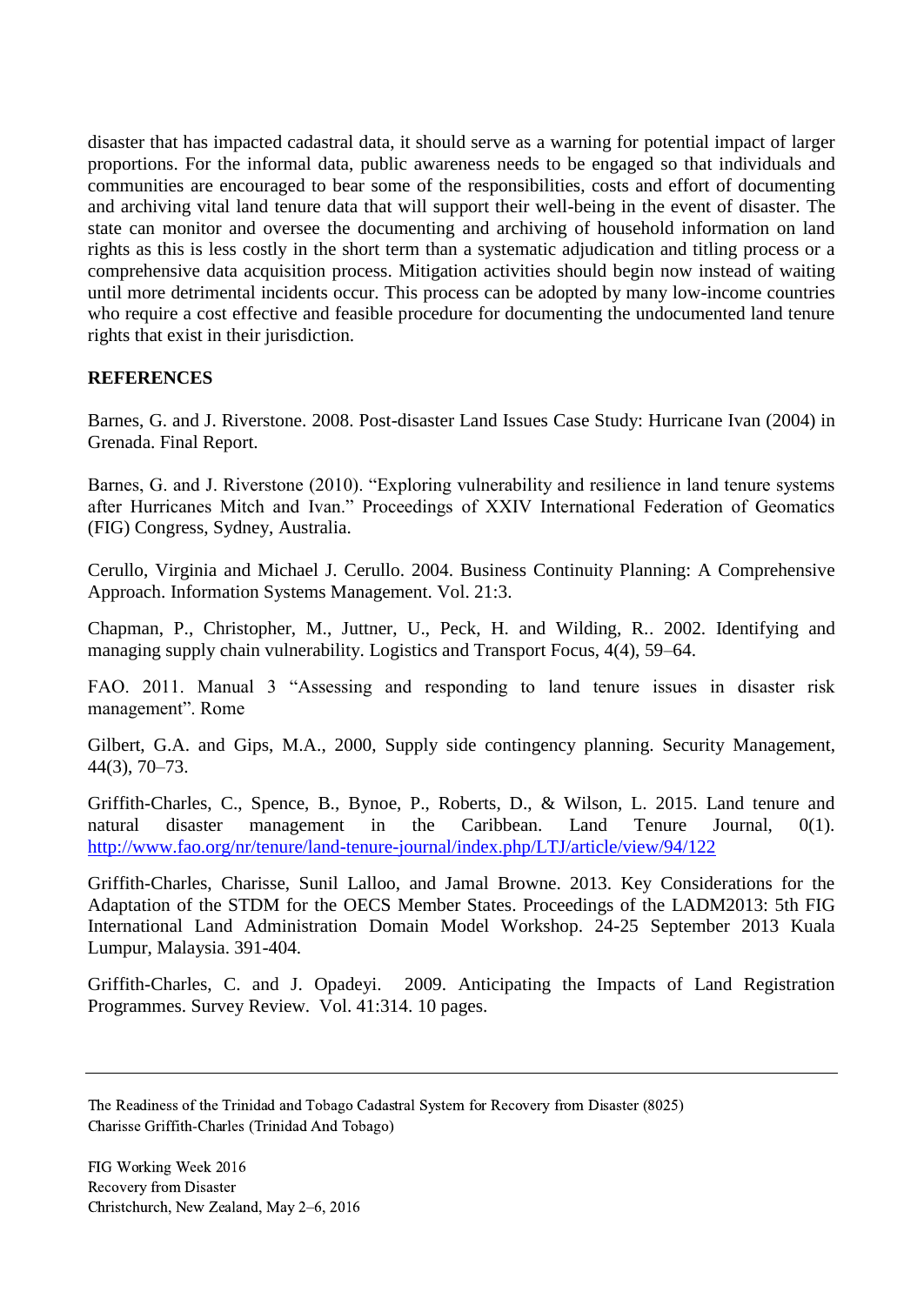Griffith-Charles, C. 2004. 'Trinidad: 'We Are Not Squatters, We Are Settlers'' in R. Home and H. Lim (eds) Demystifying the Mystery of Capital: Land Tenure and Poverty in Africa and the Caribbean. London: Glasshouse Press. Pp99-120. ISBN 1-904385-13-3.

Haroen, Tony S., Chairul B. Achmad, and Wenny Rusmawar. 2006. Presented at the South East Survey Congress in Bandar Serri Begawan Brunei Darussalam. 21-25 November 2005.

Laurence, K. O. 1969. The Trinidad Water Riot of 1903: Reflections of an Eyewitness. Caribbean Quarterly. Vol. 15, No. 4 (December 1969), pp. 5-22.

Morton, R., 2002. Hope for the best, plan for the worst. Transport. & Distribution. 43(4), 51–54.

Nagayama, Toru, Kazuo Inaba, Tamotsu Hayashi and Hiroyuki Nakai. 2012. Responding to the Great East Japan Earthquake. Coordinates. 8:12. 14-21

Oregon State. 2008. Business Continuity Plan. Oregon Department of Environmental Quality.

Pantin, Raoul. 2007. Days of Wrath: The 1990 Coup in Trinidad and Tobago. iUniverse Inc.

Reale, Andreana and John Handmer. 2011. Land tenure, disasters and vulnerability. Disasters. Overseas Development Institute, 2011

Zsidisin, G. A. S. A. Melnyk and G. L. Ragatz. 2005. An Institutional Theory Perspective of Business Continuity Planning for Purchasing and Supply Management. International Journal of Production Research. 43:16. 3401-3420.

## **BIOGRAPHICAL NOTES**

Dr Charisse Griffith-Charles Cert. Ed. (UBC), MPhil. (UWI), PhD (UF), FRICS is currently lecturer in Cadastral Systems, and Land Administration in the Department of Geomatics Engineering and Land Management at the University of the West Indies, St. Augustine, Trinidad and Tobago, where her research interests are in land registration systems, land administration, and communal tenure especially 'family land'. She is a Fellow of the RICS, Atlantic Regional President of CASLE, and member of the Institute of Surveyors of Trinidad and Tobago (ISTT), which is a member of the FIG. Dr Griffith-Charles has served as consultant and conducted research on, inter alia, projects to revise land survey legislation in Trinidad and Tobago, assess the impact and sustainability of land titling in St. Lucia, address tenure issues in regularizing informal occupants of land, and to assess the socio-economic impact of land adjudication and registration in Trinidad and Tobago, apply the STDM to the eastern Caribbean countries, and document land policy in the Caribbean. Her publications focus on land registration systems, land administration, cadastral systems, and land tenure.

The Readiness of the Trinidad and Tobago Cadastral System for Recovery from Disaster (8025) Charisse Griffith-Charles (Trinidad And Tobago)